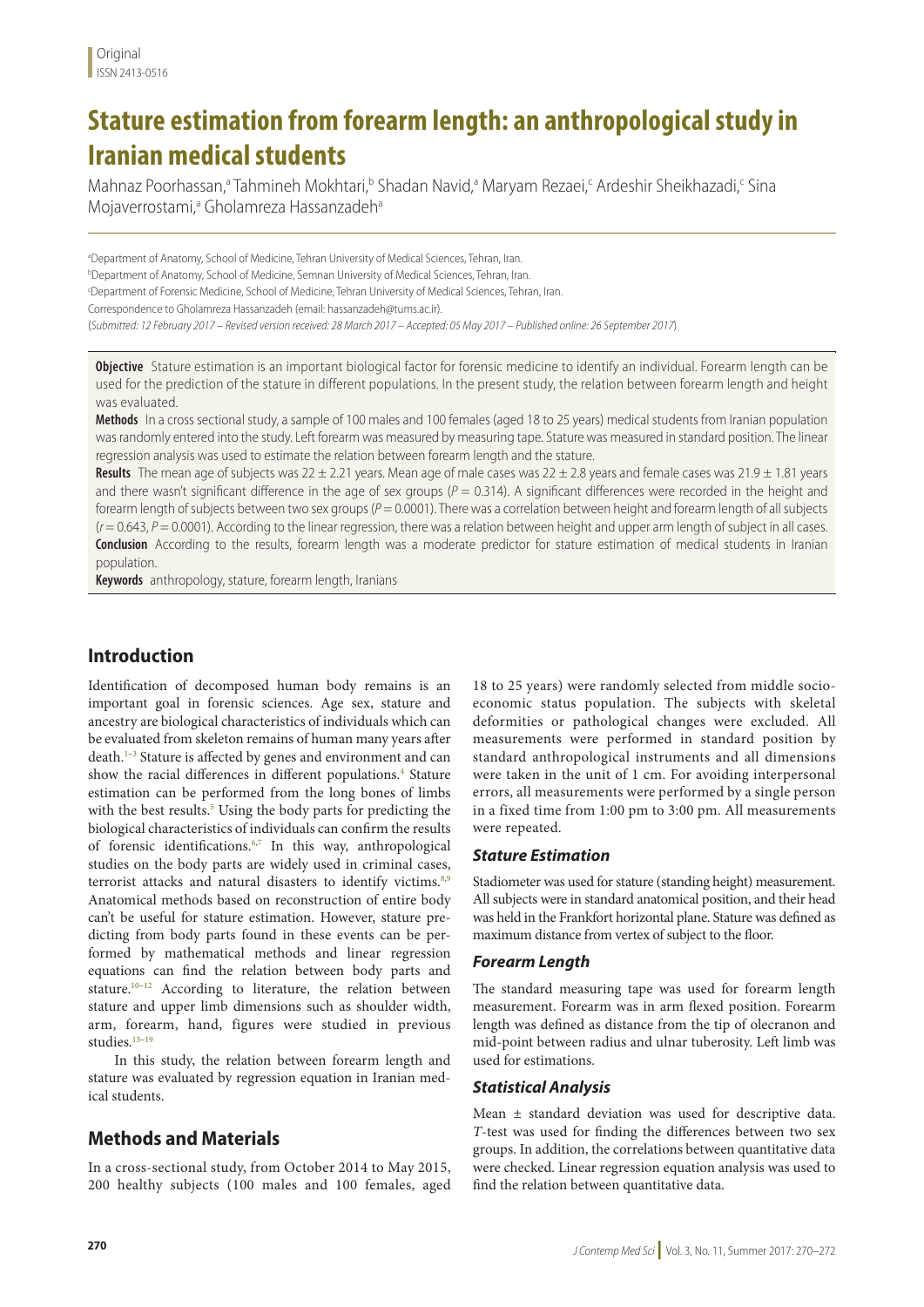|                     |             |       | -<br><b>Sex</b> |            |               |            |     |             |
|---------------------|-------------|-------|-----------------|------------|---------------|------------|-----|-------------|
|                     |             |       | <b>Male</b>     |            | <b>Female</b> |            |     |             |
|                     | <b>Mean</b> | $SD*$ | <b>Max</b>      | <b>Min</b> | $SD*$         | <b>Max</b> | Min | <b>Mean</b> |
| Age                 | 19.73       | 1.08  | 22              | 18         | 20.62         | 2.07       | 26  | 18          |
| Stature (cm)        | 180.02      | 5.73  | 196             | 171        | 162.37        | 5.76       | 176 | 150         |
| Forearm length (cm) | 28.98       | 1.92  | 33              | 26         | 25.90         | 1.79       | 29  | 22          |

Table 1. **Comparison of stature and forearm length in males and females in Iranian medical students**

\*Standard Deviation; Max, Maximum; Min, Minimum.

#### Table 2. **Linear regression for estimation of stature from upper arm length of medical students**

| <b>Regression equation</b>                               | $±$ SEE | $R^2$ | P-value |
|----------------------------------------------------------|---------|-------|---------|
| $S = 73.69 + 3.54 \times$ Forearm length (cm)            | 6.21    | 0.65  | 0.0001  |
| $S_M = 118.916 + 2.108 \times$ Forearm<br>length (cm)    | 4.08    | 0,501 | 0.0001  |
| $S_r = 112.461 + 1.109268 \times$ Forearm<br>length (cm) | 4.64    | 036   | 0.0001  |

F, female; M, male; *R*<sup>2</sup> , Coefficient of Determination; SEE, Standard Error of Estimate; S, stature.

## **Results**

The mean age of subjects was  $22 \pm 2.21$  years. Mean age of male cases was  $22 \pm 2.8$  years and female cases was  $21.9 \pm 1.81$ years and according to *t*-test analysis. There wasn't a significant difference in the age of sex groups ( $P = 0.314$ ).

Mean standing height of all subjects was  $171.7 \pm 10.19$  cm. Mean height of males and females was 180.48 ± 5.76 cm and 162.92 ± 4.42 cm, respectively. A significant differences were recorded in the height of subjects between two sex groups  $(P = 0.0001$ , and Table 1). As Table 1 shows, there was significant difference in the forearm length of sex groups  $(P = 0.0001)$ . There was a correlation between height and forearm length of subjects ( $r = 0.643$ ,  $P = 0.0001$ ). There was a correlation between height and forearm length of subjects  $(r = 0.427, P = 0.002)$ . However, this correlation wasn't recorded for female subjects ( $r = 0.142$ ,  $P = 0.325$ ). According to the linear regression, there was a relation between height and upper arm length of subject in all cases. In addition, there was a relation between stature and forearm length in male subjects. However, this relation wasn't recorded for female subjects (Table 2).

## **Discussion**

Stature estimation is one of the most important factors in forensic and legal medicine for the identification of individual and in anthropological research in forensic examinations, prediction of stature from remained body segments is important.20,21 Various studies were conducted to evaluate the relation between stature and upper limb segments in Iran and other countries.<sup>13,21,22</sup>

In this study, 200 subjects were selected randomly from healthy population without skeletal abnormalities from medical students. The mean age was similar in sex groups, and this could help to have a population with normal distributions in age factor.

According to the linear regression, there was a moderate relation between stature and forearm length  $(S = 111.48 +$ 2.261  $\times$  Forearm length (cm),  $R^2 = 0.41$ , SEE = 7.85).

Mathematical methods such as linear regression are the easiest and reliable methods for predicting the relation between stature and body segments.<sup>22</sup> Akhlghi et al. (2012) find the correlation between forearm length and stature (*r* = 0.580) and showed that this factor is a poor predictor for stature estimation in comparison with other factors such as upper limb length ( $r = 0.635$ ), arm length ( $r = 0.602$ ), hand length (*r* = 0.695). This correlation was more reliable  $(r = 0.643)$  and superior to the upper limb length and arm length in the present study.<sup>13</sup>

Ilayperuma et al. (2010) could find a model for prediction of stature form forearm length in Sri Lankan population. Their formula for all subjects was Height =  $97.252 + 2.645$  (ulna length).23 Singh et al. (2013) used forearm length for prediction of stature in north Indians.

According to the results, mean stature was higher in male subjects than females. Srivastava et al.  $(2010),^{21}$  Ilayperuma et al.23 demonstrated similar results in their studies. In addition, sexual dimorphism was observed in the results and forearm length was longer than female subjects. According to Akhlaghi et al. (2012) study, mean the forearm length was longer in male subjects than female subjects.<sup>13</sup> This result confirmed the results of the present study. However, the mean forearm length obtained from this study was longer than results from their study According to dimorphism, the separated formula were reported for male subjects. However, this formula had a poor value for predicting the stature from forearm length in medical students ( $r = 0.425$ ). For female subjects, the formula wasn't obtained.

Akhlghi et al. (2012) find the correlation between forearm length and stature in male  $(r = 0.354)$  and females (*r* = 0.299) in Iranian population. This correlation was more reliable for male subjects in the present study  $(r = 0.643)$ . In addition, Ilayperuma et al.  $(2010)$  could find a model for prediction of stature form forearm length for males ( $r = 0.66$ ) and females ( $r = 0.76$ ) in Sri Lankan population. In addition, Singh et al. (2013) used forearm length for prediction of stature in north Indians. Correlation confection  $(r)$  was 0.601 for males and 0.531 for females.<sup>24</sup> Their results were more reliable than the results of the present study.

According to the results, forearm length was a moderate predictor for stature estimation of medical students in Iranian population. In addition, this factor is a poor predictor for male Iranians and is not suitable for female Iranians for stature  $estimation$ .